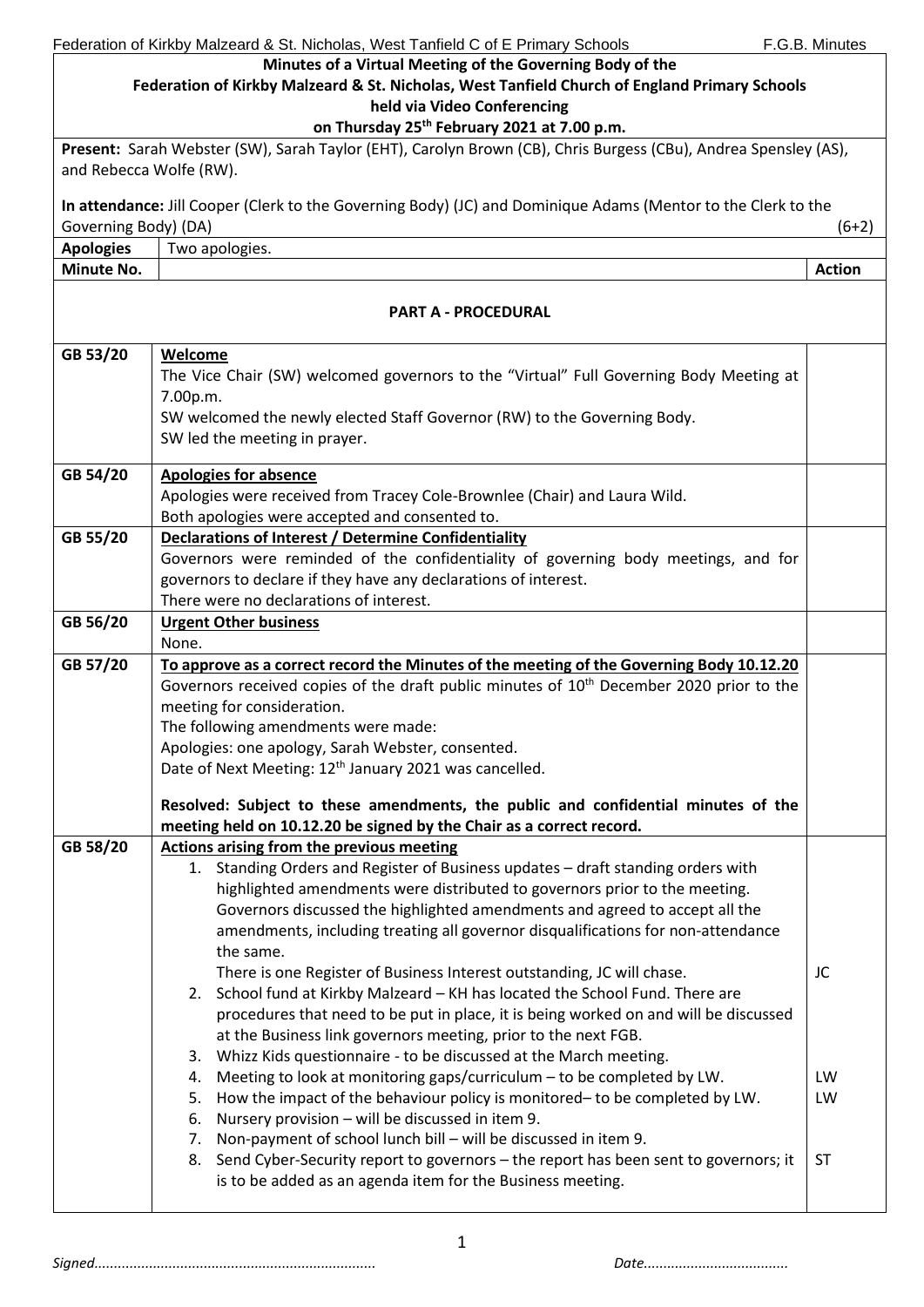|          | Federation of Kirkby Malzeard & St. Nicholas, West Tanfield C of E Primary Schools                                                                                                  | F.G.B. Minutes |
|----------|-------------------------------------------------------------------------------------------------------------------------------------------------------------------------------------|----------------|
| GB 59/20 | Date of next meeting                                                                                                                                                                |                |
|          | The next scheduled F.G.B. meeting will take place on Monday 22nd March 2021 at 7.00 p.m.                                                                                            |                |
| GB 60/20 |                                                                                                                                                                                     |                |
|          | <b>Update on Governor Vacancies</b>                                                                                                                                                 |                |
|          | Staff governor - RW was welcomed by governors at start of meeting.                                                                                                                  |                |
|          | Parent governor - the Chair has sent a skills audit to governors, there is one                                                                                                      |                |
|          | outstanding. The outcomes of the audit will used to be used to inform the parent<br>governor election process.                                                                      |                |
|          |                                                                                                                                                                                     |                |
|          | <b>PART 'B' - SCHOOL IMPROVEMENT &amp; SAFEGUARDING</b>                                                                                                                             |                |
| GB 61/20 | <b>Business Link monitoring report</b>                                                                                                                                              |                |
|          | Governors had been provided with a copy of this report in advance of the meeting.                                                                                                   |                |
|          | Governors were advised that the Business Link governors had met to discuss the following<br>items and made recommendations to the F.G.B.                                            |                |
|          | 1. Consideration of UPS application - Business Link governors recommended that the                                                                                                  |                |
|          | member of staff should pass the threshold and move to UPS 1.                                                                                                                        |                |
|          | This was unanimously approved by governors.                                                                                                                                         |                |
|          |                                                                                                                                                                                     |                |
|          | 2. Unpaid bill - the parent unpaid bill at St. Nicholas School has been cleared. The pre-school                                                                                     |                |
|          | owes two months' rent, a bill has been sent.<br>Action: the EHT will arrange for the bill to be chased.                                                                             | <b>ST</b>      |
|          |                                                                                                                                                                                     |                |
|          | 3. Nursery provision - planned meetings in January did not take place due to Covid. The EHT                                                                                         |                |
|          | explained ideas and discussions with staff for nursery provision being introduced. School                                                                                           |                |
|          | is planning to have a soft run inviting the new starters, 4 children, into the Reception/KS1                                                                                        |                |
|          | class to attend two days a week in the term prior to starting school i.e., the summer term.                                                                                         |                |
|          | There will be no charge as there would be issues with the 30-hour funding. The soft run                                                                                             |                |
|          | would mean that school could see if the provision works and check it is not detrimental                                                                                             |                |
|          | to the current provision. If this works then the EHT would look to bringing the nursery                                                                                             |                |
|          | provision proposal to governors in September with a view to starting in December. This                                                                                              |                |
|          | could also provide additional administration hours. Additionally, Forest School sessions                                                                                            |                |
|          | are being set up at St. Nicholas, for toddlers in the West Tanfield area. They will start in<br>September and will be held two mornings a week. The Reception children will also be |                |
|          | included, and Sports Premium funding will be used to support this.                                                                                                                  |                |
|          |                                                                                                                                                                                     |                |
|          | GovernorQ: For the nursery provision, will they follow an EYFS curriculum and run it as an                                                                                          |                |
|          | EYFS group, will you do all the assessments?<br>Answer: Some assessments will need to be done; however, these will be useful. The provision                                         |                |
|          | will be a challenge because there will be four year groups in one class but there is TA support                                                                                     |                |
|          | and only 13 children. The vision is to have HLTA support so that groups can work separately                                                                                         |                |
|          | in the mornings and come together in the afternoons. The staff are very experienced in Early                                                                                        |                |
|          | Years. The only concern is if it will affect provision for the KS1 children. However, staff have                                                                                    |                |
|          | been working very hard with tracking and progress is good and shows improvements.                                                                                                   |                |
|          | <b>GovernorQ:</b> Are the teaching staff keen to incorporate the Nursery?                                                                                                           |                |
|          | Answer: Staff are very keen; one teacher is especially keen to have an Early Years unit.                                                                                            |                |
|          | One of the TAs has informed the EHT that she is starting an HLTA course next term.                                                                                                  |                |
|          | The TA is going to pay for this herself, the EHT would like governors to consider paying for the                                                                                    |                |
|          | course, as this was done for another TA at Kirkby Malzeard.                                                                                                                         |                |
|          |                                                                                                                                                                                     |                |
|          | Action: It was agreed that the TA funding would be discussed at the next Business link<br>governors' meeting, prior to the next FGB.                                                | <b>ST</b>      |
|          |                                                                                                                                                                                     |                |
|          | 4. Charging & Remissions policy - SW reported that she is currently going through this.                                                                                             |                |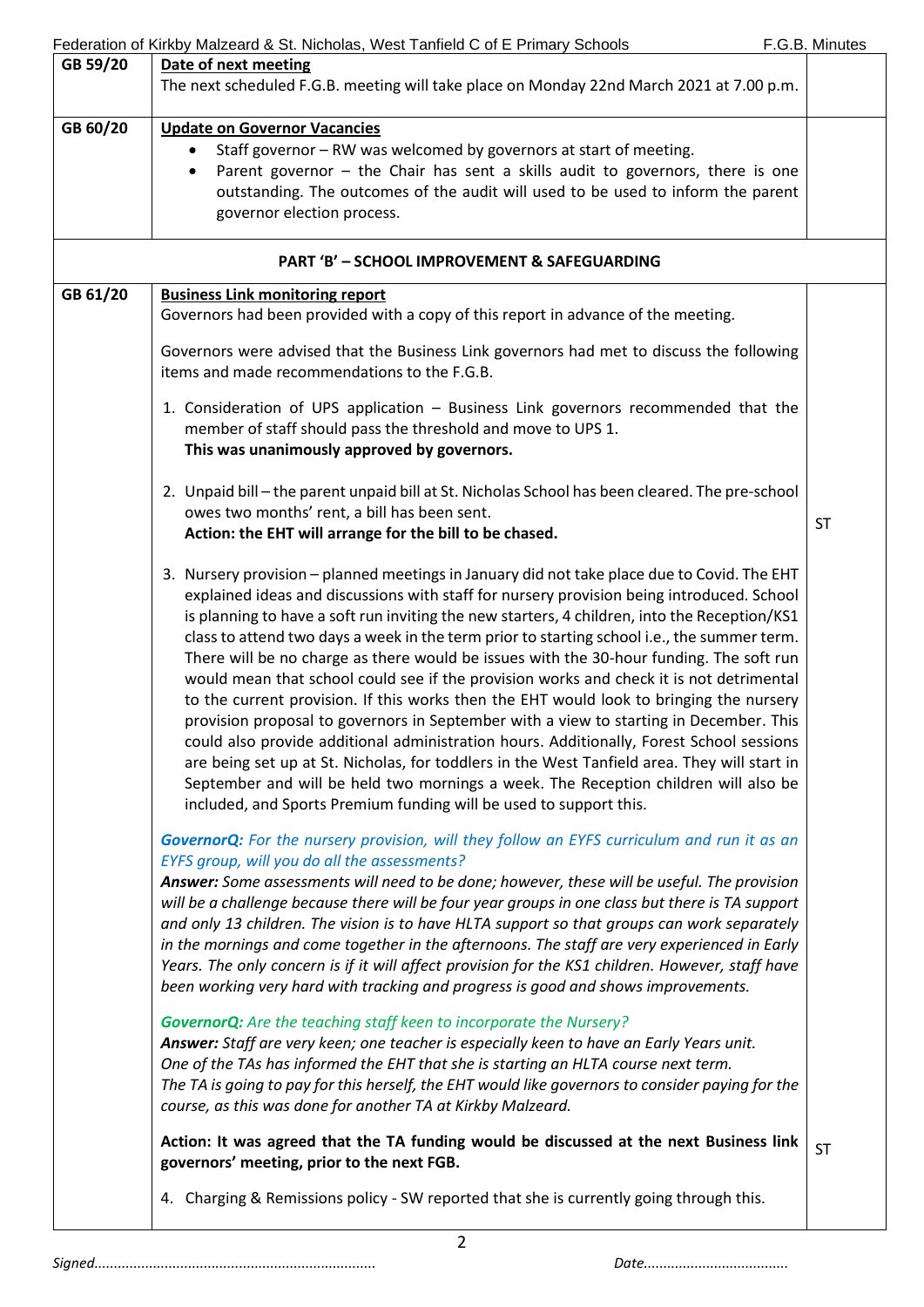|          | Federation of Kirkby Malzeard & St. Nicholas, West Tanfield C of E Primary Schools                  | F.G.B. Minutes |
|----------|-----------------------------------------------------------------------------------------------------|----------------|
| GB 62/20 | <b>SEND Link monitoring report</b>                                                                  |                |
|          | Governors had been provided with a copy of this report in advance of the meeting.                   |                |
|          |                                                                                                     |                |
|          | The SEND Link Governor advised governors that it was clear that both SENCos know their              |                |
|          | schools, understand their roles, what they need to do and what the challenges are.                  |                |
|          | One SENCo has sent a revised SEND policy, based upon the NYCC Model Policy, to the Link             |                |
|          | Governor.                                                                                           |                |
|          |                                                                                                     |                |
|          | <b>GovernorQ:</b> will this policy be mirrored in the other school? It would make sense to have the |                |
|          | same policy across the federation.                                                                  |                |
|          | Answer: Generally, there are the same policies across both schools. It was explained that the       |                |
|          | schools are on different policy cycles and that the other Kirkby Malzeard SEN policy is not due     |                |
|          | until September. It was confirmed that both policies were approved in July and they were both       | <b>ST</b>      |
|          | much the same. The EHT will check when both policies are due.                                       |                |
|          |                                                                                                     |                |
|          | Governors discussed the advantages of making both policies the same and collaborative               |                |
|          | working between the SENCos from both schools.                                                       |                |
|          |                                                                                                     |                |
|          | The SEN Link Governor confirmed that the progress of SEN children would be the focus of             |                |
|          | her next meeting.                                                                                   |                |
|          |                                                                                                     |                |
|          | Thanks to CB for her report                                                                         |                |
| GB 63/20 | <b>Staff Wellbeing Survey</b>                                                                       |                |
|          | Governors had been provided with the results of this survey in advance of the meeting.              |                |
|          | It was due to be presented by LW who had sent her apologies for the meeting.                        |                |
|          |                                                                                                     |                |
|          | Governors decided that they need revisit the results of the survey with LW as they had              |                |
|          | questions to ask about details in the data for some questions. E.g., question 1 was phrased         |                |
|          | in such a way to find out what staff workload was like and what hours each member of staff          |                |
|          | was working, but the data does not show this. For the opinions at the end governors would           |                |
|          | like to know how much weighting there is i.e., if it is one dissatisfied person or a number of      |                |
|          | people for each opinion.                                                                            |                |
|          |                                                                                                     |                |
|          | Governor $Q$ : Can you identify what the role was for the person who felt they were not satisfied   |                |
|          | with information, support, skills to do their job?                                                  |                |
|          | Answer: ST will look at the questionnaire in more detail.                                           |                |
|          |                                                                                                     |                |
|          | Governor $Q$ : The person who is dissatisfied throughout the results, is that one person or is it   |                |
|          | several people?                                                                                     |                |
|          | Answer: ST will look at the questionnaire in more detail to clarify whether this relates to one     |                |
|          |                                                                                                     |                |
|          |                                                                                                     |                |
|          | or more members of staff and if they need more training and support.                                |                |
|          |                                                                                                     |                |
|          | <b>GovernorQ:</b> Is that something that comes up in appraisal?                                     |                |
|          | Answer: Yes. The third target on the appraisal process is a personal target, e.g., training         |                |
|          | needed.                                                                                             |                |
|          |                                                                                                     |                |
|          | GovernorQ: Can we look back through appraisals to find out?                                         |                |
|          | Answer: The TAs have not had their appraisals yet due to lockdown. It is a priority that they       |                |
|          | have those straight after Easter.                                                                   |                |
|          |                                                                                                     |                |
|          | Action: It was agreed that SW would send the questions to LW and that the Wellbeing                 | <b>SW</b>      |
|          | Survey be rolled over to the March meeting.                                                         |                |
|          | AS joined meeting at 7.25 p.m.                                                                      |                |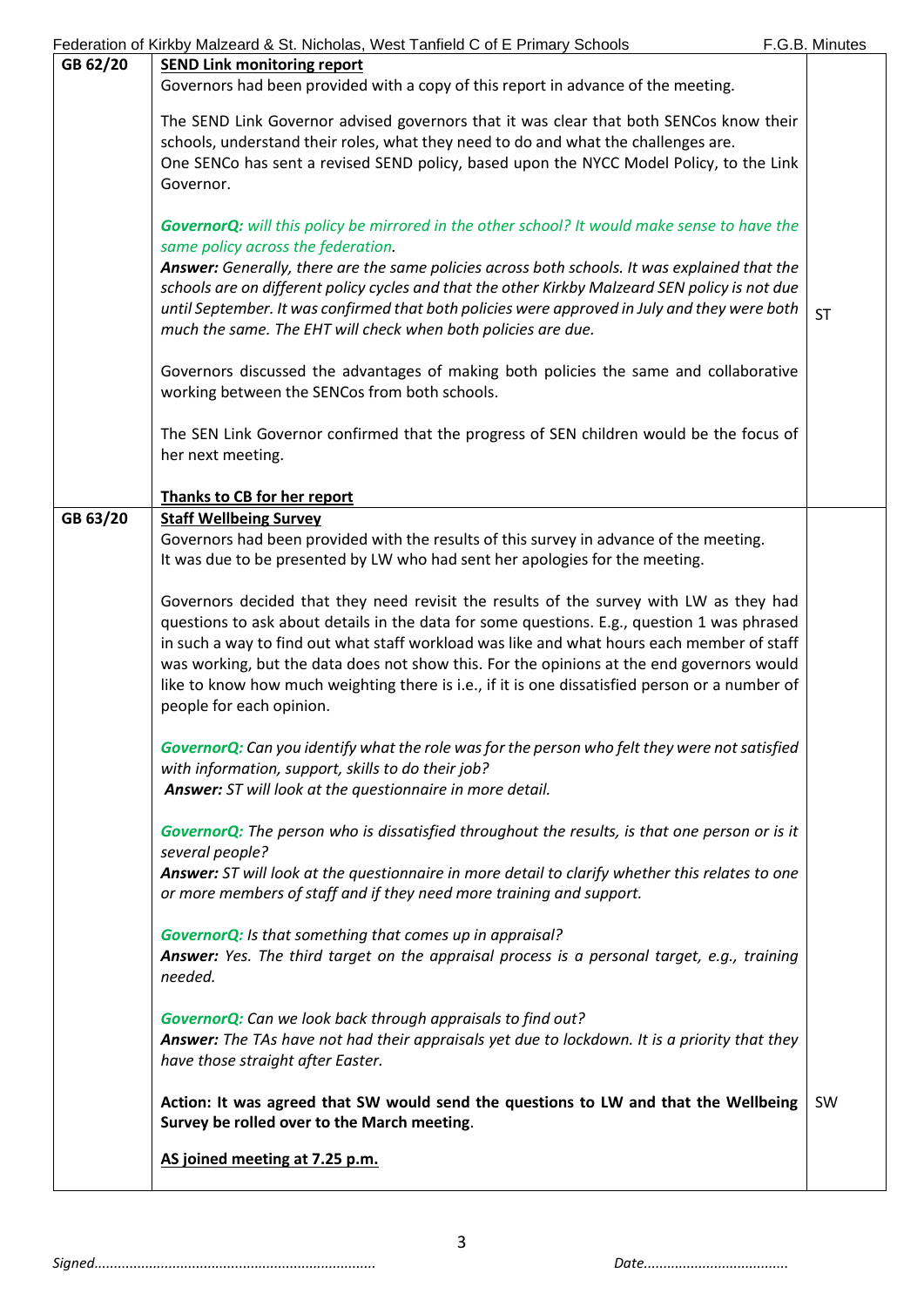|          | Federation of Kirkby Malzeard & St. Nicholas, West Tanfield C of E Primary Schools                                                                                                                                                                                                                                                                                                                                                                                                                                                                                                                                             | F.G.B. Minutes |
|----------|--------------------------------------------------------------------------------------------------------------------------------------------------------------------------------------------------------------------------------------------------------------------------------------------------------------------------------------------------------------------------------------------------------------------------------------------------------------------------------------------------------------------------------------------------------------------------------------------------------------------------------|----------------|
| GB 64/20 | <b>Annual 360 review of Chair and Governing Body update</b>                                                                                                                                                                                                                                                                                                                                                                                                                                                                                                                                                                    |                |
|          | It was agreed that this be moved to the next meeting in March.                                                                                                                                                                                                                                                                                                                                                                                                                                                                                                                                                                 | JC             |
| GB 65/20 | <b>EHT Written Report 2</b>                                                                                                                                                                                                                                                                                                                                                                                                                                                                                                                                                                                                    |                |
|          | Governors had been provided with a copy of this report in advance of the meeting.<br>Governors were invited to ask questions.                                                                                                                                                                                                                                                                                                                                                                                                                                                                                                  |                |
|          | <b>GovernorQ:</b> Is there a new Risk Assessment for the school reopening, is there anything that<br>governors need to agree before the school reopens?<br>Answer: Yes, it has been revised.                                                                                                                                                                                                                                                                                                                                                                                                                                   |                |
|          | <b>GovernorQ:</b> Is there anything that needs to be changed?<br>Answer: Yes, it changes every time there is a new lockdown so there have been tweaks.                                                                                                                                                                                                                                                                                                                                                                                                                                                                         |                |
|          | <b>GovernorQ:</b> Will there still be bubbles?<br>Answer: Yes, the bubbles will be as they were in December.                                                                                                                                                                                                                                                                                                                                                                                                                                                                                                                   |                |
|          | Action: The EHT will send the Risk Assessment to governors to agree via email                                                                                                                                                                                                                                                                                                                                                                                                                                                                                                                                                  | <b>ST</b>      |
|          | The EHT is working on the staffing structure for September and needs to consider who is<br>going where and what support is needed. Three or four staffing proposals will be run through<br>the budget. The scenarios will be presented to the Business link governors to consider, they<br>will then bring their proposals to full governors.                                                                                                                                                                                                                                                                                  |                |
|          | GovernorQ: Do you think that you might be able to keep some of these staff to assist with<br>enrichment?                                                                                                                                                                                                                                                                                                                                                                                                                                                                                                                       |                |
|          | Answer: Two members of staff, whose contracts have been extended, are already being<br>funded by the first Covid catch up premium to run interventions.<br>It was announced yesterday that the Government is providing additional funding. The<br>average funding is around £6000. With smaller schools such as KM and SN it could be well<br>below this around £2000 - £4000 and we won't know yet.<br>The most effective use of the funding would be to use it to pay teachers to run interventions<br>after school, they are the staff who know the children best. This is if they are willing to, on a<br>voluntary basis. |                |
|          | <b>GovernorQ:</b> Play and enriching the children's education is important. What are you doing<br>about enrichment?                                                                                                                                                                                                                                                                                                                                                                                                                                                                                                            |                |
|          | Answer: We have the Sports Premium to use for enrichment. We have spoken about running<br>the Forest Schools at KM. School wants to do clubs every night. KM is in a good position with<br>the budget but at St Nicholas the school will need to look carefully at how to fund enrichment.                                                                                                                                                                                                                                                                                                                                     |                |
|          | <b>GovernorQ:</b> How are staff feeling about coming back?<br>Answer: They are all excited to have the children coming back into school.                                                                                                                                                                                                                                                                                                                                                                                                                                                                                       |                |
|          | <b>PART 'C' - Policies</b>                                                                                                                                                                                                                                                                                                                                                                                                                                                                                                                                                                                                     |                |
| GB 66/20 | <b>Revised Budget</b>                                                                                                                                                                                                                                                                                                                                                                                                                                                                                                                                                                                                          |                |
|          | The Kirkby Malzeard revised budget has been circulated to all governors.                                                                                                                                                                                                                                                                                                                                                                                                                                                                                                                                                       |                |
|          | This was UNANIMOUSLY APPROVED by governors.                                                                                                                                                                                                                                                                                                                                                                                                                                                                                                                                                                                    |                |
| GB 67/20 | <b>Governor Training</b><br>The Governors had been provided with a copy of NYCC Governor Training schedule in<br>advance of the meeting.                                                                                                                                                                                                                                                                                                                                                                                                                                                                                       |                |
|          |                                                                                                                                                                                                                                                                                                                                                                                                                                                                                                                                                                                                                                |                |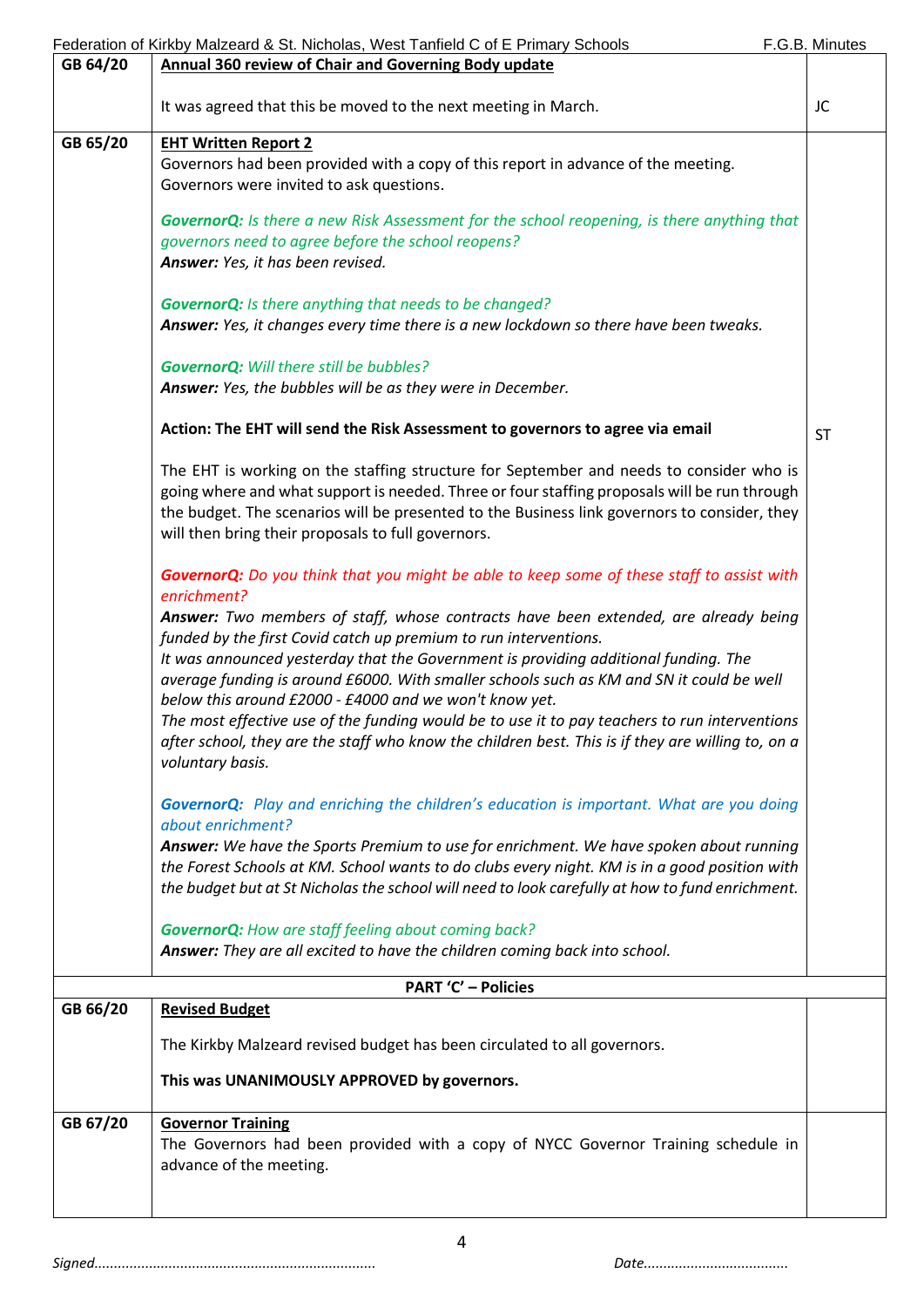|          | Federation of Kirkby Malzeard & St. Nicholas, West Tanfield C of E Primary Schools                                                                                                                                                                                                                                                                    | F.G.B. Minutes |
|----------|-------------------------------------------------------------------------------------------------------------------------------------------------------------------------------------------------------------------------------------------------------------------------------------------------------------------------------------------------------|----------------|
|          | RW is taking over the role for governor training from SW, she will forward her information to                                                                                                                                                                                                                                                         |                |
|          | RW.                                                                                                                                                                                                                                                                                                                                                   |                |
|          |                                                                                                                                                                                                                                                                                                                                                       |                |
|          | RW has been tasked to do an audit of governors' training and then to work out the gaps in                                                                                                                                                                                                                                                             | <b>RW</b>      |
|          | training.                                                                                                                                                                                                                                                                                                                                             |                |
|          |                                                                                                                                                                                                                                                                                                                                                       |                |
| GB 68/20 | <b>Policies</b>                                                                                                                                                                                                                                                                                                                                       |                |
|          | All policies were circulated to governors before the meeting.                                                                                                                                                                                                                                                                                         |                |
|          | a) Whistleblowing Policy                                                                                                                                                                                                                                                                                                                              |                |
|          | The above policy was UNANIMOUSLY AGREED by Governors.                                                                                                                                                                                                                                                                                                 |                |
|          | b) GDPR Policy                                                                                                                                                                                                                                                                                                                                        |                |
|          | Governors discussed the requirement in the policy for lockable storage at home for                                                                                                                                                                                                                                                                    |                |
|          | laptops. They discussed the issues of leaving a laptop in unattended in a car or if the                                                                                                                                                                                                                                                               |                |
|          | staff member lives in a shared property.                                                                                                                                                                                                                                                                                                              |                |
|          | It was suggested that it would be better to have a second layer of security i.e.,                                                                                                                                                                                                                                                                     |                |
|          | encryption on the laptop.                                                                                                                                                                                                                                                                                                                             |                |
|          | It was agreed that 'lockable storage' referred to in the policy is 'the house'.                                                                                                                                                                                                                                                                       |                |
|          | Action: the EHT to revisit encryption of laptops as part of the Cyber Security report.                                                                                                                                                                                                                                                                | <b>ST</b>      |
|          | The policy was UNANIMOUSLY AGREED by Governors.                                                                                                                                                                                                                                                                                                       |                |
|          | c) Health and Safety Policy<br>An NYCC model policy that has been checked to ensure the right names are included.                                                                                                                                                                                                                                     |                |
|          |                                                                                                                                                                                                                                                                                                                                                       |                |
|          | The above policy was UNANIMOUSLY AGREED by Governors.                                                                                                                                                                                                                                                                                                 |                |
|          | <b>Remote Learning Policy</b><br>d)<br>As well as the policy, governors discussed the Remote Learning feedback for both<br>schools which had been circulated prior to the meeting.                                                                                                                                                                    |                |
|          |                                                                                                                                                                                                                                                                                                                                                       |                |
|          | Governors discussed the Remote Learning feedback that had been circulated with<br>the policy prior to the meeting. There were several very positive comments and<br>appreciation of the daily live collective worship. Parents' comments clearly show<br>they appreciate the work that school is doing to provide remote, and in school,<br>learning. |                |
|          |                                                                                                                                                                                                                                                                                                                                                       |                |
|          | The EHT reported that the staff have worked incredibly hard. It has been a steep<br>learning curve and school has got better at it. The EHT is very proud of the staff at<br>both schools. The staff are also impressed by the levels of engagement from the<br>children.                                                                             |                |
|          |                                                                                                                                                                                                                                                                                                                                                       |                |
|          | <b>GovernorQ:</b> Do you think that because parents have been doing home schooling, they have                                                                                                                                                                                                                                                         |                |
|          | a greater understanding of what goes on in school? It might help them to feel more confident                                                                                                                                                                                                                                                          |                |
|          | to support their children at home.                                                                                                                                                                                                                                                                                                                    |                |
|          | Answer: There is a legacy, everything is in place for homework. Next term school is due to<br>review the homework policy, a questionnaire will be sent to parents to find out what worked<br>well for home learning and it will be used as a basis for the new policy.                                                                                |                |
|          | <b>GovernorQ:</b> This time children were more ready and accepting of home learning, however,                                                                                                                                                                                                                                                         |                |
|          | there has been more anxiety. Mental well-being has struggled this time and wondered if that                                                                                                                                                                                                                                                           |                |
|          | was across the board?                                                                                                                                                                                                                                                                                                                                 |                |
|          | Answer: The EHT agreed and explained that when the children return to school on 8 <sup>th</sup> March<br>routines would be established in the mornings and that a 'nurture timetable' would be                                                                                                                                                        |                |
|          |                                                                                                                                                                                                                                                                                                                                                       |                |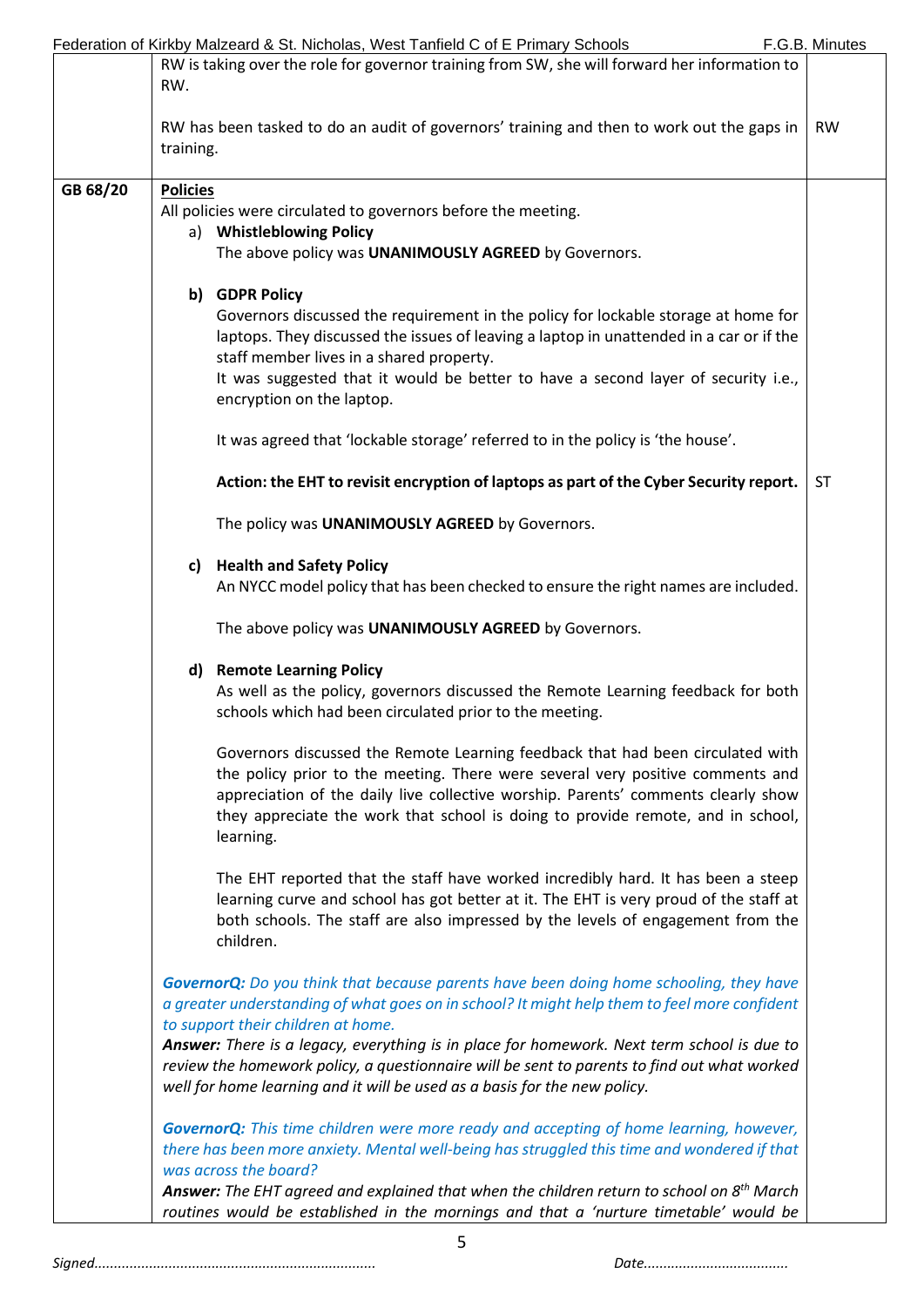|          | Federation of Kirkby Malzeard & St. Nicholas, West Tanfield C of E Primary Schools                                  | F.G.B. Minutes |
|----------|---------------------------------------------------------------------------------------------------------------------|----------------|
|          | implemented for three weeks leading up to the Easter holidays, with time in the afternoons                          |                |
|          | for health and well-being until it is felt that can step back. There will be some light touch                       |                |
|          | assessments that will need to be done, but the children will not see these as assessments.                          |                |
|          | Staff governor commented that they are impressed with the children's amazing engagement                             |                |
|          |                                                                                                                     |                |
|          | levels and the parents who are supporting them with the raised expectations, and they are                           |                |
|          | very proud of the children.                                                                                         |                |
|          | <b>GovernorQ:</b> Have you been able to monitor any work with the remote learning?                                  |                |
|          | <b>Answer:</b> The work is marked and returned.                                                                     |                |
|          | The Remote Learning policy was UNANIMOUSLY AGREED by Governors.                                                     |                |
|          | <b>PART 'D' - OTHER BUSINESS</b>                                                                                    |                |
| GB 69/20 | <b>Urgent Other business</b>                                                                                        |                |
|          | Membership of the Staff Discipline and School Complaints Committees                                                 |                |
|          | Due to the resignation of a parent and staff governor last term, there are vacancies on each                        |                |
|          | of the committees above.                                                                                            |                |
|          | It was agreed that Chris Burgess would join the Staff Discipline Committee and that Carolyn                         |                |
|          | Brown would join the School Complaints Committee.                                                                   |                |
|          | <b>New Intake Numbers</b>                                                                                           |                |
|          | <b>GovernorQ:</b> Have we got the intake numbers for next year?                                                     |                |
|          | Answer: Yes, we have 14 for Kirkby Malzeard and 4 for St. Nicholas.                                                 |                |
|          | Governors agreed that these were good and balanced the numbers leaving at the end of<br>the school year.            |                |
|          | Agenda                                                                                                              |                |
|          | <b>GovernorQ:</b> How do we put something onto the agenda for the next meeting?                                     |                |
|          | Answer: Contact the Chair in the first instance, giving as much notice as possible.                                 |                |
|          | Action: It was agreed that the Safeguarding Audit would be put on the agenda for the<br>March meeting.              | JC             |
|          |                                                                                                                     |                |
|          | Governors discussed items to be included at the next Business link governors' meeting                               |                |
|          | including the SFVS, the Kirkby Malzeard finances and staffing. This meeting is to be held<br>prior to the next FGB. | <b>ST</b>      |
|          |                                                                                                                     |                |
|          | <b>Governor Monitoring</b>                                                                                          |                |
|          | The EHT asked if any governors were available for Collective Worship monitoring. CBu & SW                           |                |
|          | have agreed to go on site to watch collective worship. Dates are to be confirmed.                                   |                |
|          | Whole school collective worship is taking place at St. Nicholas because they are one bubble.                        |                |
|          | At Kirkby Malzeard collective worship is taking place in bubbles.                                                   |                |
|          | SW thanked everyone for their contributions.                                                                        |                |
|          | The meeting was closed at 8.20 p.m.                                                                                 |                |
|          |                                                                                                                     |                |